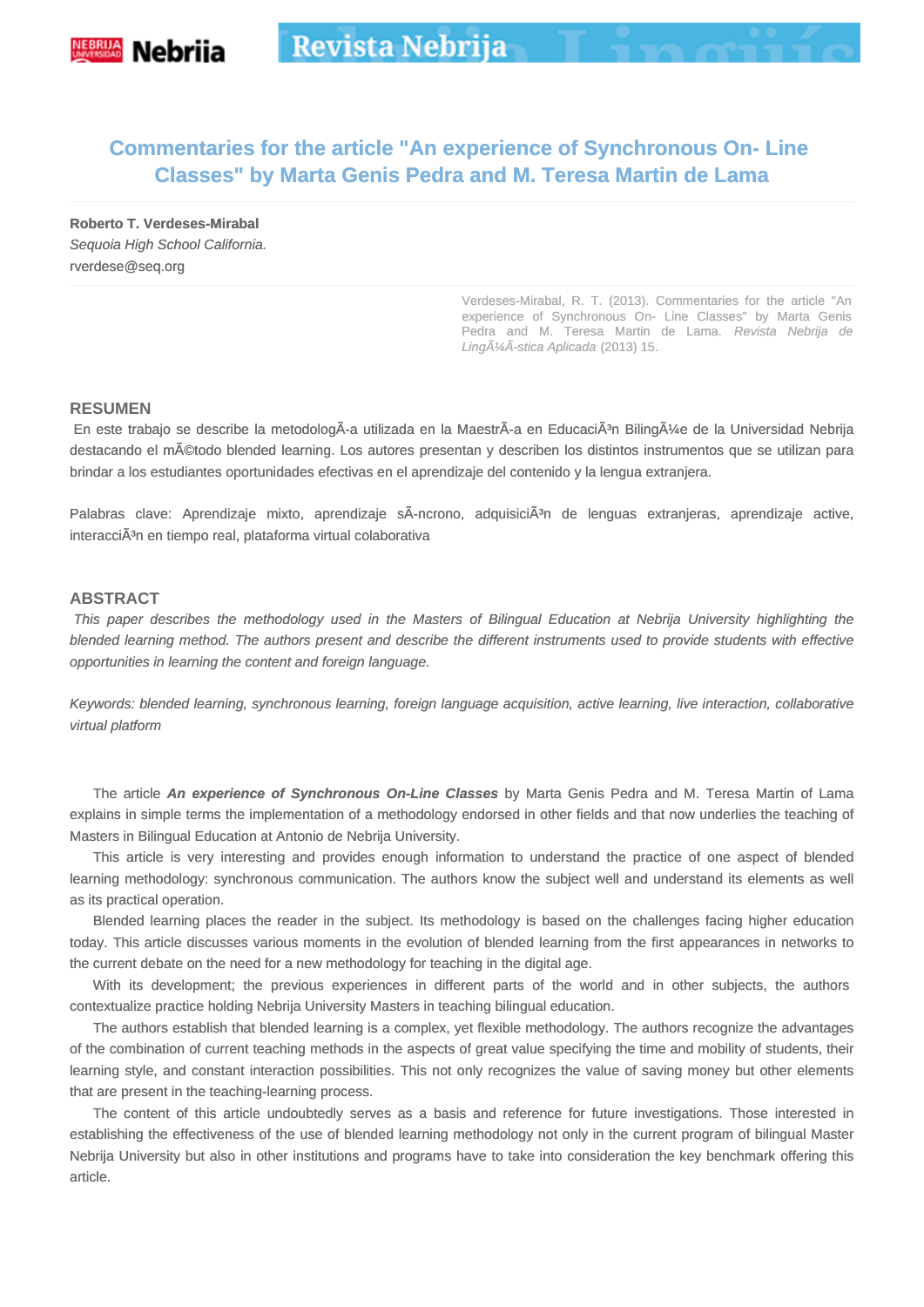

Authors present and describe a coherent, comprehensive, and real application of e-learning in higher education based on a real practice experience.

#### **THEORETICAL BACKGROUND**

In the Theoretical background, authors explore a timeframe of blended learning from 1971 when the concept networking was mentioned.

The 21 century brought new forms of pedagogy emerging from the use of innovative technologies, including computing and networked devices.

Today we live in a culture where technology has affected everything. This article considers the crucial essence of social learning "shift between using technology to support the individual to using technology to support relationships between individuals".

The authors of the article have taken into account the current discussion around a theory of e-learning. There are several hypotheses in favor and against a new theory for e learning. It is an ongoing debate. A new theory of learning is an imperative since a new way of acquiring knowledge has to be explained in a different way.

The authors of this article have explored substantial changes over the first decade of the 21st century. The reader can understand the continued development of e-learning. There have been different version to identify this methodology can be distinguished however some common elements that remain stable in any current approach.

In these days, the prevailing approach focuses on the combination of virtual- digital and face-to -face. The most recent evolution of e-learning has become integration in time and space in which there is an interaction. There are two general strategies for communicating in a blended learning methodology: Asynchronous and Synchronous. There are advantages and disadvantages in each of them. The first one enables flexibility while the second one takes place like a real conversation. Each proves valuable in its own way.

It has been well established that this theory focuses its attention toward critical thinking and knowledge construction. In this case, it is recognized that in some ways it is based on the theory of constructivism. Learners' interactions with their environment foster the ability to create digital communities. This recognition is a combination of oral and writing synchrony that supports the development of reflective thinking.

Closing the theoretical background part of this article, the authors take up the theory of connectivism to emphasize the idea for the need for a new theory as a basis for learning in the digital age. Instead of course design, it is necessary to design work with social networking for learning that responds to the true interests of the students.

The constant development of technology and how it is putting into practice in education service is a permanent challenge for modern education. The new model of teaching and learning requires taking into consideration not only the transmission and reception of information, but also its processing and the infinite possibilities of handling the information in a world in which knowledge is transmitted by a myriad of routes.

#### **BLENDED - LEARNING METHODOLOGY**

This sectionpresents the novelty of the methodology and its rapid evolution which has allowed flexibility. The authors recognize that there is no standardization of the use of the combination of digital tools or resources to carry out the teaching and learning process. Each institution or individual adapts the methodology according to their interests.

In some cases this varies by levels of activity, full courses, and parts of a program or a whole institution. In each case the idea that students are no longer simple receivers to become active participants in their own learning is crucial.

Nowadays, the challenge facing higher education institutions lies in the opportunity of redesign; reorganize the teaching experience with which approach increased efficiency, effectiveness and convenience. Nebrija University has already chosen.

#### **ELEMENTS OF BLENDED LEARNING**

Based on the recognition of the variety of definitions, styles and elements, the authors emphasize the most common among them. It offers the definition of each element, its application and practical advantages.

### **BLENDED-LEARNING AT NEBRIJA UNIVERSITY**

This part of the article is dedicated to raise awareness of the history of the practice of blended learning methodology at the University Antonio de Nebrija.

It is a brief explanation of the fundamentals of the paradigm that combines classroom interaction between teachers and